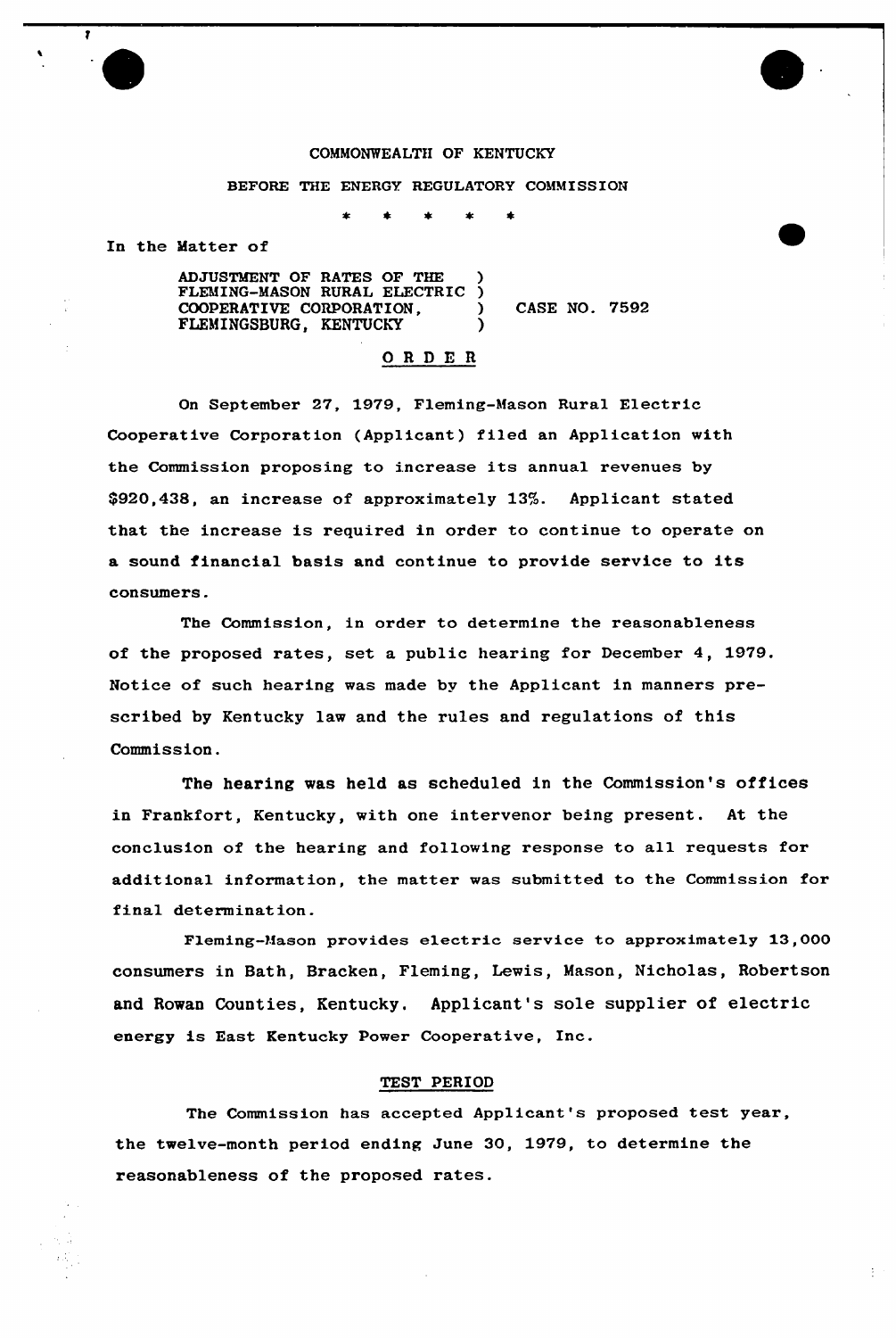

### VALUATION METHODS

## Net Investment

The Commission finds from the record that Fleming-Mason's Net Investment devoted to its utility operations at the end of the test period is as follows:

| Utility Plant in Service<br>Construction Work in Progress<br>Materials and Supplies-Electric | \$12,732,423<br>364,563<br>105,249 |
|----------------------------------------------------------------------------------------------|------------------------------------|
| Prepayments                                                                                  |                                    |
| Cash Working Capital                                                                         | $\frac{44,919}{153,914}$ 1         |
| Subtotal                                                                                     | \$13,401,068                       |
| Less :                                                                                       |                                    |
| Accumulated Depreciation                                                                     | \$4,122,943                        |
| <b>Customer Advances</b>                                                                     | 16,683                             |
| Subtotal                                                                                     | \$4,139,626                        |
| Net Investment                                                                               | \$9,261,442                        |

# Capital Structure

(1)

The Commission finds, from the evidence of record, Applicant's Capital Structure at the end of the test-year to be \$10,233,158, consisting of \$6,637,366 of debt and \$3,595,792 of equity. Noncash patronage capital credits in the amount of \$462,945 have been excluded from the equity portion in conformity with past Commission policy.

Fleming-Mason also introduced an Equity Management Plan, a mathematical process which determines the rate of return on equity necessary to attain a projected debt-equity ratio at a specified future date using historical capital growth patterns. The projected equity ratio is pre-determined by the Cooperative's management as the optimum capital structure to achieve and maintain.

Although the Commission has considered this Plan and others for possible future implementation, it will not be used in this matter to determine fair, just and reasonable rates.

The Commission has given due consideration to other elements of value not reflected in the evidence of record. The rates of return found reasonable herein will provide Applicant with sufficient revenues to meet the mortgage requirements of its principle lending agents.

One-eighth (1/8) of adjusted operating and maintenance expenses less purchased power.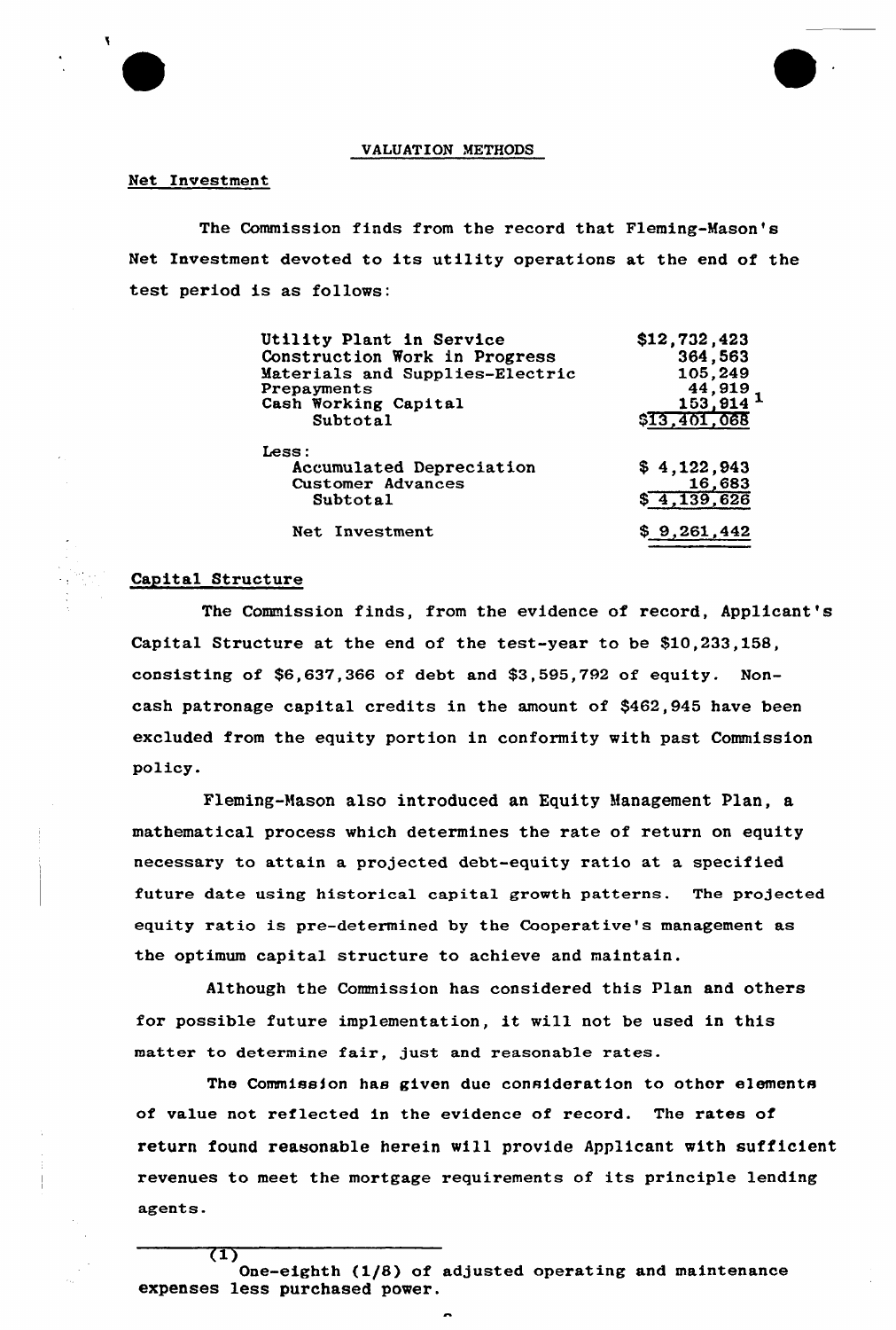## REVENUES AND EXPENSES

Fleming-Mason proposed several pro-forma adjustmente to its income statement. We find these adjustments to be known and measurable and accept them for rate-making purposes with the following exceptions, We have reduced Applicant's proposed adjustments to normalize revenue and purchased power expense by \$190,608 and \$172,867 respectively based on the rates granted Applicant in Case No. 7410. This Case (7410) authorized Fleming-Mason to pass thru to its consumers the increased costs of purchased power from its supplier. We have rejected entirely Applicant's proposed adjustment for additional right-of-way clearing expenses based on the evidence of record. Further, we have reduced the proposed adjustments to Transportation Depreciation by \$63 and to Distribution and General Depreciation by \$3,234 after applying depreciation rates recommended by the Rural Electrification Administration. Recognizing only the debt outstanding as of the hearing date, we have also reduced Applicant's Interest Expense adjustment by \$101,255.

After including the accepted adjustments, Fleming-Mason's test period operations are adjusted as follows:

|                                                                  | Actual                  | Adjusted                                                                 |                             |
|------------------------------------------------------------------|-------------------------|--------------------------------------------------------------------------|-----------------------------|
| Operating Revenues<br>Operating Expenses<br>Net Operating Income | $$6,260,713$ \$ 715,256 | 5,990,685 819,470<br>$\frac{270.028}{104.214}$ $\frac{165.814}{165.814}$ | \$6,975,969<br>6,810,155    |
| Other Income (Deductions)<br>Net<br>Net Income (Loss)            |                         | $\frac{(175, 814)}{94, 214}$ (176, 635)                                  | 248,235)<br>$\sqrt{87,421}$ |

## RATE OF RETURN

The Commission is of the opinion that the adjusted rate of return of 1.8% is clearly deficit and is unfair, unjust, and unreasonable.2

We are of the opinion that a fair, just, and reasonable rate of return is 7.05. To achieve these eaxnings, Fleming-Mason is entitled to increase its electric rates to generate additional annual revenues of \$486,192 based on test-period conditions.<sup>(3)</sup> This will result in a Times Interest Famed Ratio of 2.25.

> (2)  $$165,814 \div $9,261,442$

 $(3)$ \$9,261,442 x .0704 = \$652,006 - \$165,814 = \$486,192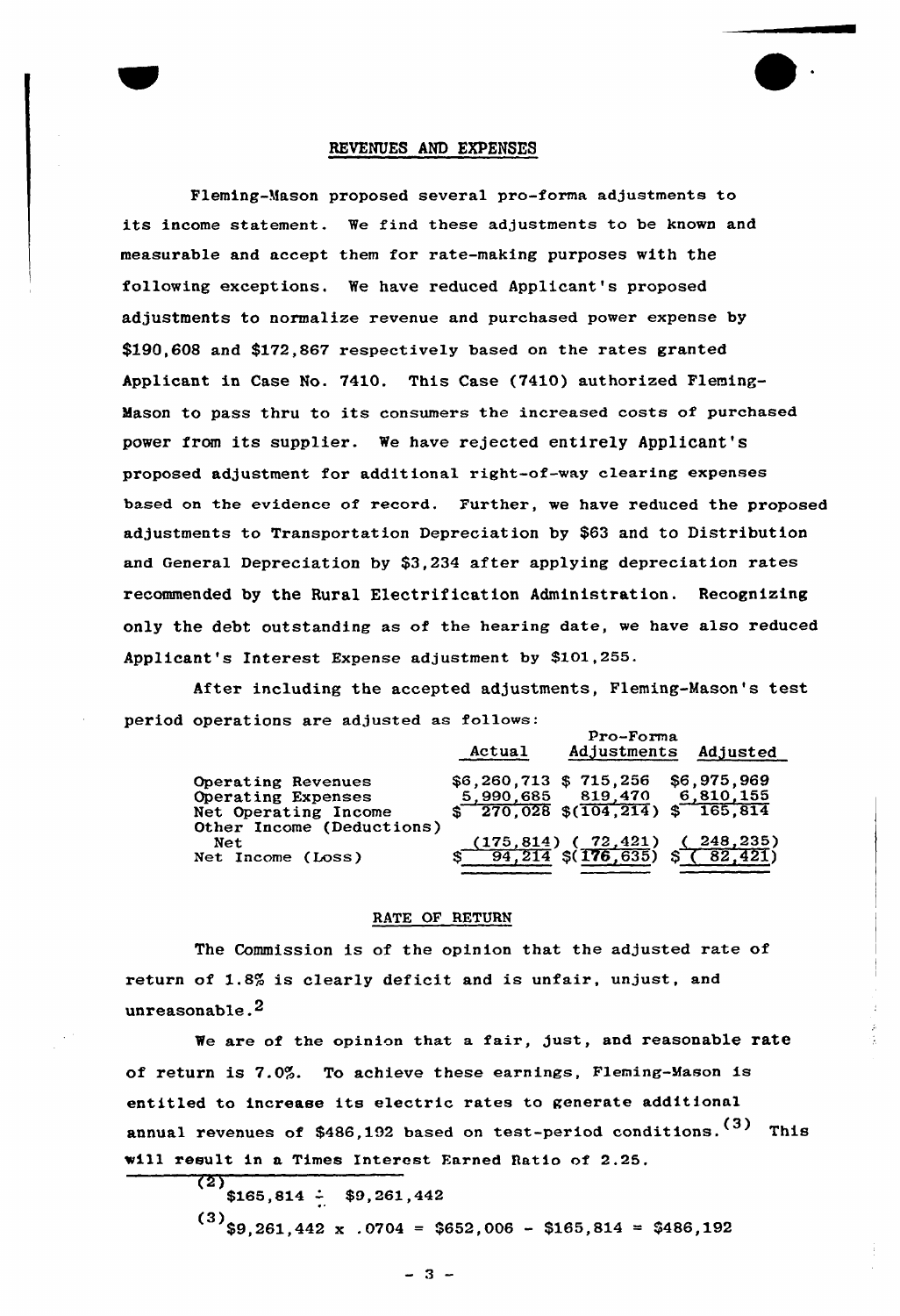

#### SUMMARY

The Commission, after considering all the evidence of record and being fully advised, is of the opinion and so FINDS:

That a fair, just, and reasonable rate of return is 7.0% and that to achieve these earnings Fleming-Mason is entitled to generate additional annual revenues of \$486,192.

That the rates and charges set out in Appendix "A" attached hereto and made a part hereof will produce gross annual revenues in the amount of approximately \$7,462,160 and are the fair, just, and reasonable rates for the Applicant to charge for electric service in that they will produce revenues sufficient to permit it to pay its operating expenses and service its debt,

That the rates proposed by Fleming-Mason in this Case are unfair, unjust, and unreasonable in that they produce gross annual revenues in excess of \$7,462,160 and should be denied.

IT IS THEREFORE ORDERED, that the rates sought by Fleming-Mason Rural Electric Cooperative Corporation in this Case be and the same are hereby denied.

IT IS FURTHER ORDERED, that the rates set out in attached Appendix "A" are hereby approved for electric service rendered by Fleming-Mason Rural Electric Cooperative Corporation on and after the date of this Order.

IT IS FURTHEK ORDERED, that the Applicant shall file with this Commission within thirty (30) days from the date of this Order its revised tariff sheets setting out the rates approved herein.

Done at Frankfort, Kentucky, this the 18th day of April, 1980.

ENERGY REGULATORY COMMISSION irman Commissione

đ

#### ATTEST:

|  |  |  | _____________ |  |  |
|--|--|--|---------------|--|--|
|  |  |  | Raepatepr     |  |  |
|  |  |  |               |  |  |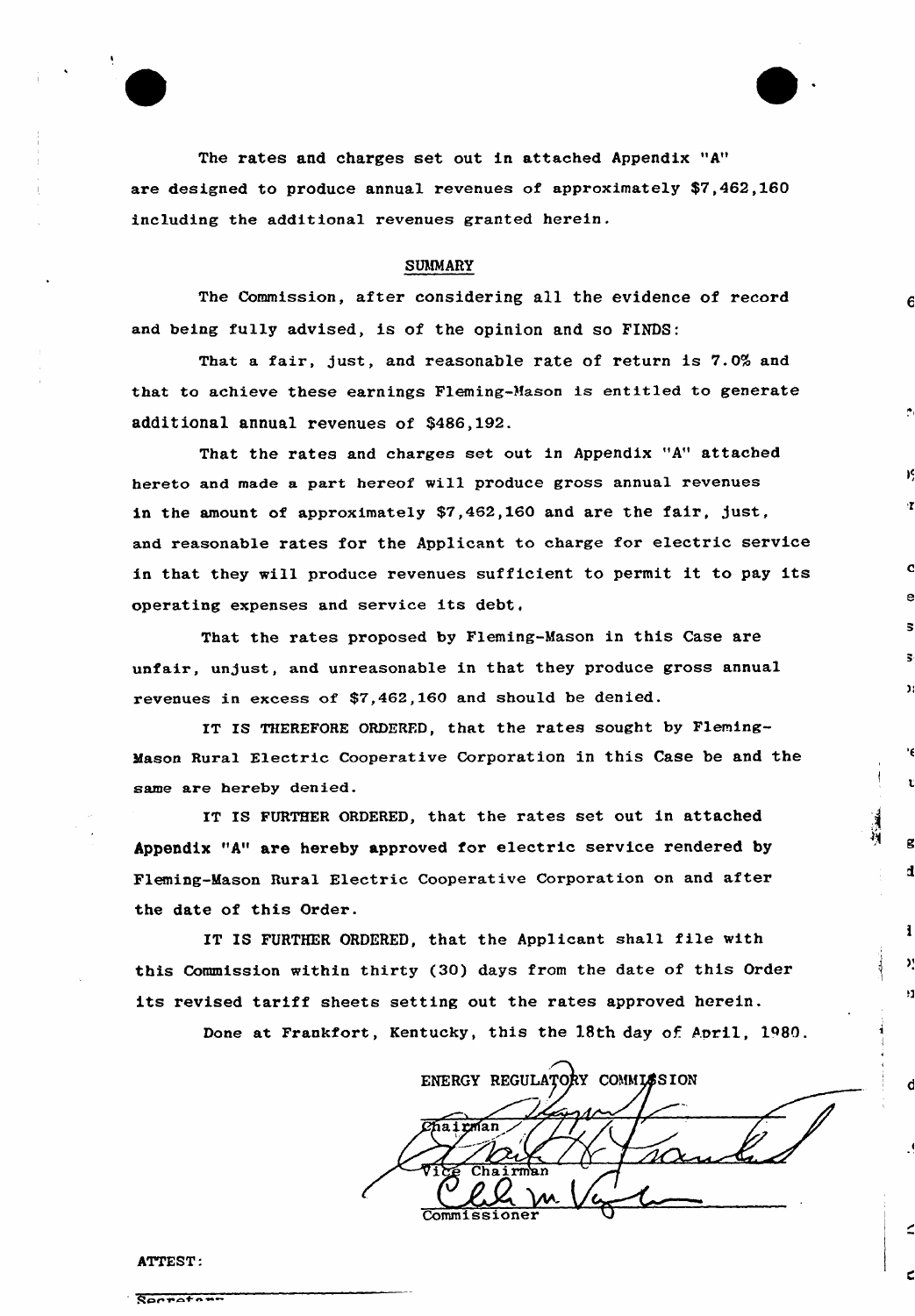

### APPENDIX "A"

APPENDIX TO AN ORDER OF THE ENERGY REGULATORY COMMISSION IN CASE NO. 7592 DATED APRIL 18, 1980.

The following rates and charges are prescribed for the customers in the area served by Fleming-Masan Rural Electric Cooperative Corporation. All other rates and charges not specifically mentioned herein shall remain the same as those in effect under the authority of the Commission prior to the date of this Order.

### Rates: Monthly

Residential and Small Power — Schedule RSP+

Customer Charge Energy Charge (for all KWH) \$ 4.70 per meter .03708 per KWH

 $\frac{1}{2}$ 

Minimum Charge:

 $\frac{1}{2}$  ,  $\frac{1}{2}$ 

 $\bar{\psi}$  . 

The monthly customer charge. For temporary or seasonal service a minimum charge of \$57.45 is required, payable at the time of request for service.

Small General Service — Schedule SGS+

| Customer Charge              | \$35.45        |        | per meter |
|------------------------------|----------------|--------|-----------|
| Demand Charge per Billing KW | 4.75           | per KW |           |
| Energy Charge (for all KWH)  | .01785 per KWH |        |           |

#### Minimum Charge:

The monthly customer charge. For temporary or seasonal service a minimum charge of \$430.50 per annum is required in lieu of the monthly customer charge, payable at the time of request of service.

Large General Service — Schedule LGS+

| Customer Charge              | \$47.25            | per meter |
|------------------------------|--------------------|-----------|
| Demand Charge per Billing KW | $4.31$ per KW      |           |
| Energy Charge (for all KWH)  | $.01802$ per $KWH$ |           |

#### Minimum Charge:

The monthly customer charge. For temporary or seasonal service a minimum charge of \$574.04 per annum is required in lieu of the monthly customer charge, payable at the time of request for service.

Outdoor Lighting Service - Schedule OLS\*

175 Watt Mercury Vapor (approximately 7,000 lumens) \$4.50 per unit

#### Minimum Charge:

First year, or any portion, thereof, \$54.00 per unit payable in advance. Thereafter, \$4.50 per month per unit.

+The monthly kilowatt hour usage shall be subJect to plus or minus an adJustment per KWH determined in accordance with the "Fuel AdJustment Clause."